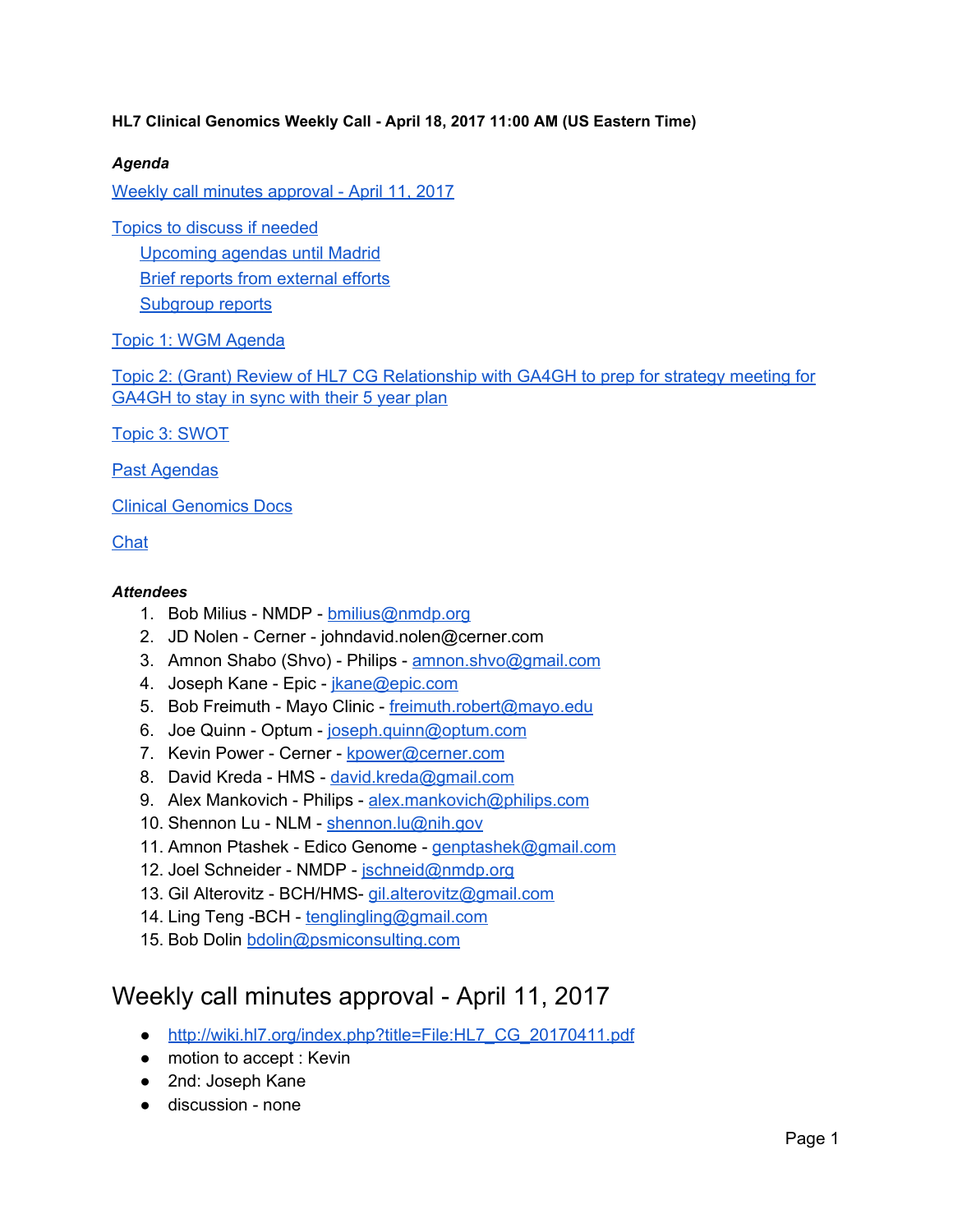- Vote
	- Yea: rest, motion passes
	- Nay: 0
	- Abstain: Amnon Shabo, Grant Wood, JD

# <span id="page-1-2"></span>Topics to discuss if needed

## <span id="page-1-0"></span>Upcoming agendas until Madrid

- Apr 18 Grant: Review of HL7 CG Relationship with GA4GH to prep for strategy meeting for GA4GH to stay in sync with their 5 year plan.
	- try to envision where healthcare is going and how CG is preparing for that
	- o also WHO update
- Apr 25 Sync for Genes (Gil), **SWOT discussion?**
- May 2 **TBD**

## <span id="page-1-1"></span>Brief reports from external efforts

- GA4GH
	- Grant presenting today
	- **National Academies** 
		- No updates JD
- Clingen/Clinvar
	- no update
- GA4GH Variant Modeling Collaborative (VMC)
	- The VMC group continues to refine its spec, focusing on clearing up some definitions while defining examples for the serialization format.
- NHGRI
	- no update

## <span id="page-1-3"></span>Subgroup reports

- IM
- Sketching out a backbone model for sequence, assay, and specimen (specifically with respect to O&O's specimen DAM). Will plan to share a draft of the current model during the May WGM.
- Who from CG is working with O&O on the specimen DAM? (May be based on the BRIDG model, JD Nolan can serve as CG representative.)
- Overlaps with NAACCR's specimen model (North American Association of Central Cancer Registries)
- FHIR
	- o past week working on V2 mappings with Clem/Shennon; future includes
		- terminology
		- CLIA
		- cytogenetics
			- David K: is cytogenetics is covered in V2?
			- Shennon: yes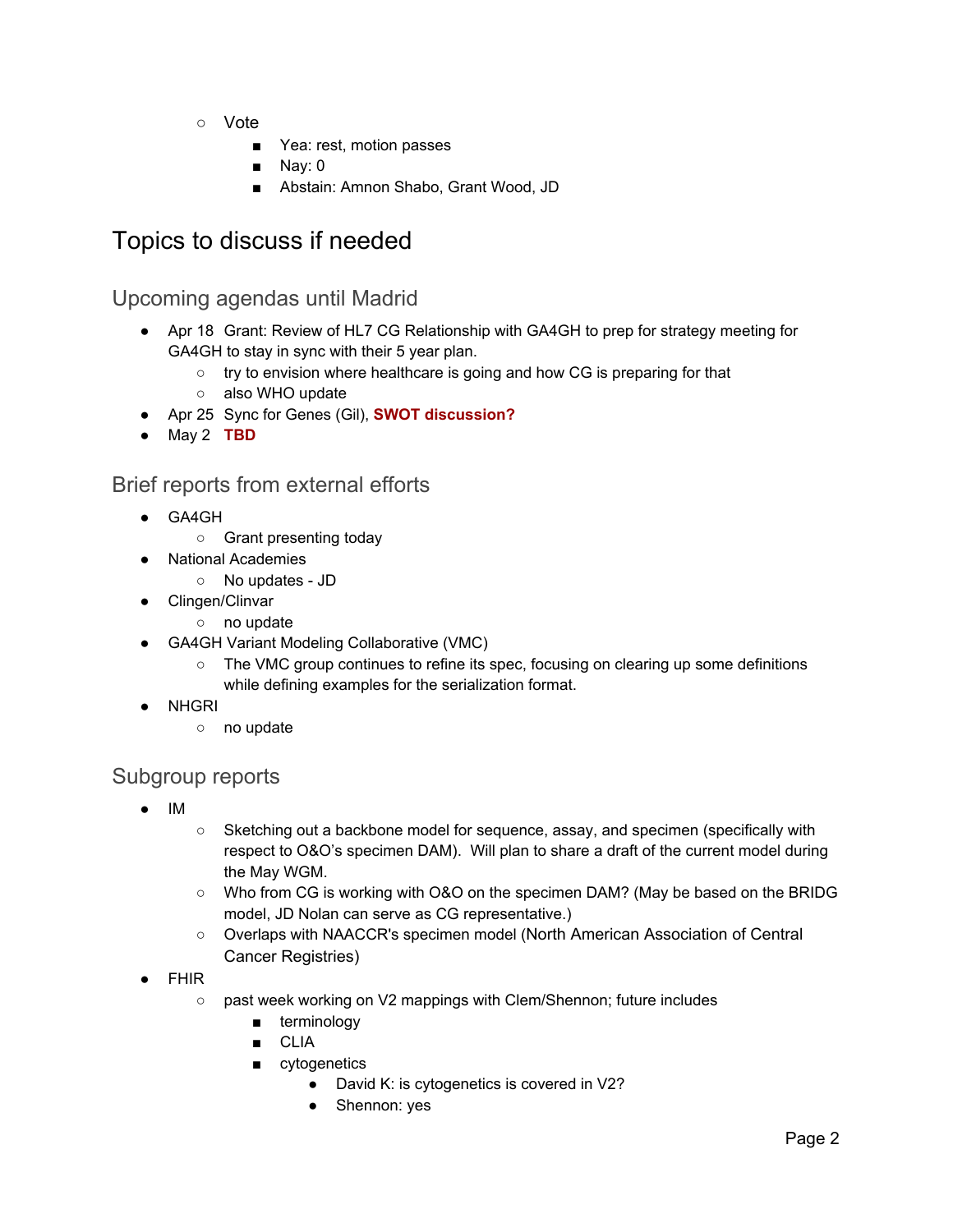- Grant: we have an old V2 IG for cytogenetics
- Gil: ongoing work in merging these
- Shennon: not aware of old cytogenetics guide, but in current LRI ballot has some cytogenetics
- Grant: no separate DAM document for cytogenetics, but just a IG. Modelled as a V2 genetic variation guide
- Current HL7 [Cytogenetics](http://www.hl7.org/implement/standards/product_brief.cfm?product_id=364) IG link (but to download/view you have to execute an HL7 SPECIFICATION LICENSE AGREEMENT
- Gil: where is LOINC coding, look in products
- Bob: also cytogenetics in the CDA GTR
- Tutorial at the Madrid meeting: precision medicine and building apps (Thu) in english
- 

○

- $V<sub>2</sub>$
- currently undergoing ballot with LRI

# <span id="page-2-1"></span>Topic 1: WGM Agenda

- [https://docs.google.com/document/d/1GBW3i2BKmRjoe0ORFH9DIzN92Y1pMz0B9DU-sGDRgg](https://docs.google.com/document/d/1GBW3i2BKmRjoe0ORFH9DIzN92Y1pMz0B9DU-sGDRggA/edit) [A/edit](https://docs.google.com/document/d/1GBW3i2BKmRjoe0ORFH9DIzN92Y1pMz0B9DU-sGDRggA/edit)
- <http://bit.ly/2nE96Dp>
- Grant presented update on joint with WHO; will share slides
- Notes taken directly in the draft agenda doc

# Topic 2: (Grant) Review of HL7 CG Relationship with GA4GH to prep for strategy meeting for GA4GH to stay in sync with their 5 year plan

- Grant presented slides will share
- Think about ideal state of your field/area by 2022
- Implementable interoperability of semantic representations across clinical care systems
- widespread adoption of APIs that support above
- tools within EHR (or other) systems for rapid identification and construction of practice-based cohorts and both clinical and research use cases
- evidence development and continuous rapid learning by diverse health stakeholders
- local workflows
- Patients and healthcare consumers can access their entire clinical and omic dataset
- (see slides for more)

# <span id="page-2-0"></span>Topic 3: SWOT

● not discussed